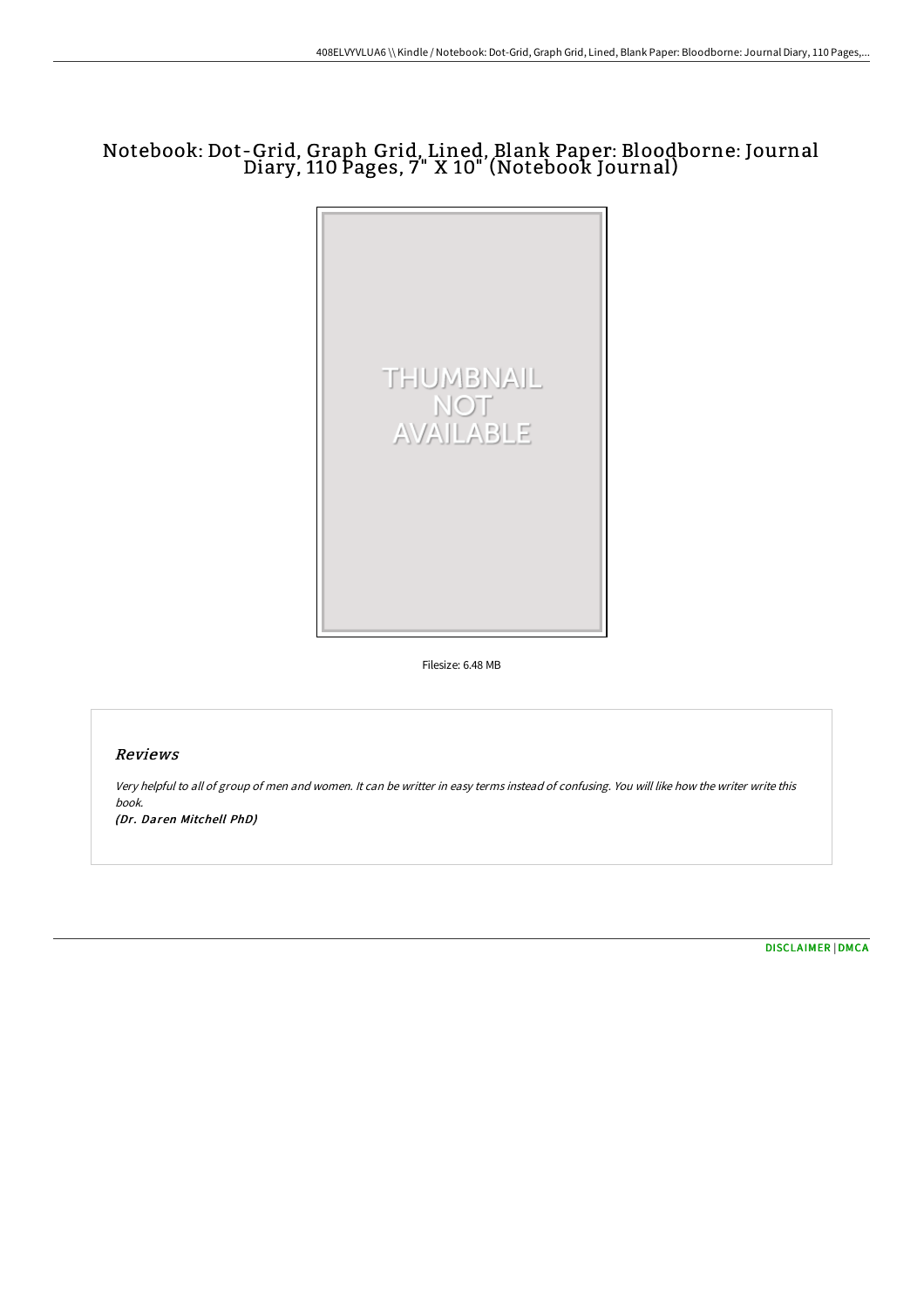### NOTEBOOK: DOT-GRID, GRAPH GRID, LINED, BLANK PAPER: BLOODBORNE: JOURNAL DIARY, 110 PAGES, 7" X 10" (NOTEBOOK JOURNAL)



To get Notebook: Dot-Grid, Graph Grid, Lined, Blank Paper: Bloodborne: Journal Diary, 110 Pages, 7" X 10" (Notebook Journal) eBook, remember to access the web link listed below and save the file or get access to additional information which are highly relevant to NOTEBOOK: DOT-GRID, GRAPH GRID, LINED, BLANK PAPER: BLOODBORNE: JOURNAL DIARY, 110 PAGES, 7" X 10" (NOTEBOOK JOURNAL) ebook.

Createspace Independent Publishing Platform, 2018. PAP. Condition: New. New Book. Delivered from our UK warehouse in 4 to 14 business days. THIS BOOK IS PRINTED ON DEMAND. Established seller since 2000.